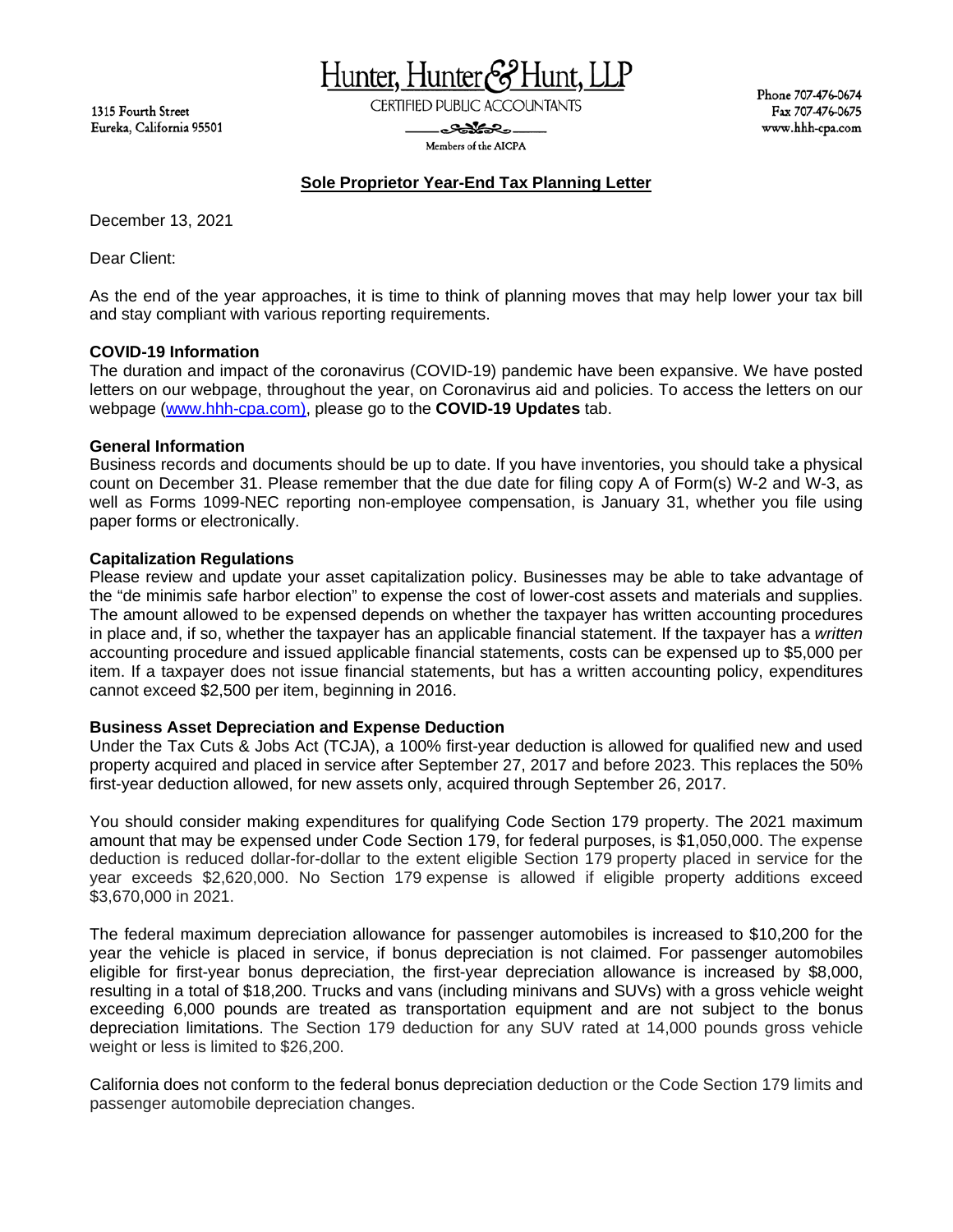## **Retirement Plan Contributions**

Please confirm the contributions that you have made to your plan so far in 2021. Contributions of employee elective deferrals to SIMPLE IRA and SIMPLE 401(k) plans are due 30 days after the month of the payroll deferral, making the final deposit due by January 30, 2022. Contributions of employee elective deferrals to 401(k) plans are due 15 business days after the month of the payroll deferral, making the final deposit due by January 22, 2022. The maximum contribution allowed for SIMPLE plans is \$13,500 (\$16,500 if you are age 50 or older). The maximum contribution allowed for 401(k) plans is \$19,500 (\$26,000 if you are age 50 or older). Any matching contributions or non-elective contributions are due by the due date of your return, including extensions.

The contributions you make to each employee SEP-IRA cannot exceed the lesser of 25% of compensation or \$58,000. Self-employed individuals must take the net earnings from self-employment into account for their SEP calculation, and their contribution may be up to 20% of their modified net profit. Contributions for SEP-IRA plans are due by the due date of the employer's return, including extensions. Additional information on retirements for small business can be located in IRS Publication 560: <https://www.irs.gov/pub/irs-pdf/p560.pdf>

## **Taxable Fringe Benefits**

Generally, the value of non-cash fringe benefits must be determined no later than January 31 of the following year. However, we recommend that you consider the impact of the fringe benefits you provide during the month of December to avoid penalties for not making timely payroll tax deposits.

## **Before you prepare W-2 forms for your employees' 2021 compensation, please review the following:**

Benefits, including holiday bonuses and amounts paid in cash or cash equivalents, such as gift cards, are included in payroll, regardless of the amount. De minimus fringe benefits, such as personal use of business equipment, gifts, etc. must be small in value and infrequent. These can be excluded from payroll.

If you paid for group-term life insurance over \$50,000 for an employee or a former employee, you must report the taxable cost of excess coverage in box 12 of form W-2, with code C. The amount to report is determined by using IRS Publication 15-B.

Contributions made by an employer to an employee's health savings account (HSA) are excluded from federal wages and not subject to federal employment taxes. No exclusion from wages or taxes is allowed for California payroll reporting. The 2021 contribution limits are \$3,600 for a self-only HSA and \$7,200 for a family HSA. An additional contribution of \$1,000 is allowed if the employee is age 55, or older, at year-end.

To comply with the Affordable Care Act, employers with 250 or more employees are required to report the cost of health benefits provided in box 12 of the form W-2 with code DD.

Please remember to check form W-2, box 13, retirement plan, if your employee is an active participant in your company's retirement plan. This includes qualified retirement plans, annuity, SEP, and SIMPLE plans.

Employee Use of Company Vehicles - If you provide a vehicle to an employee (including yourself, if you are an employee of your own corporation) that was used for both business and personal use, the value of the personal use must be included on the employee's W-2 and is subject to payroll taxes.

Written records must indicate the time and place of travel, the business purpose of the expense or use, and the mileage traveled for all employee use of business vehicles.

The following is a brief description of the four different methods that can be used to determine the value of the auto provided to the employee and what records need to be kept. For more detailed information, see IRS Publication 15-B.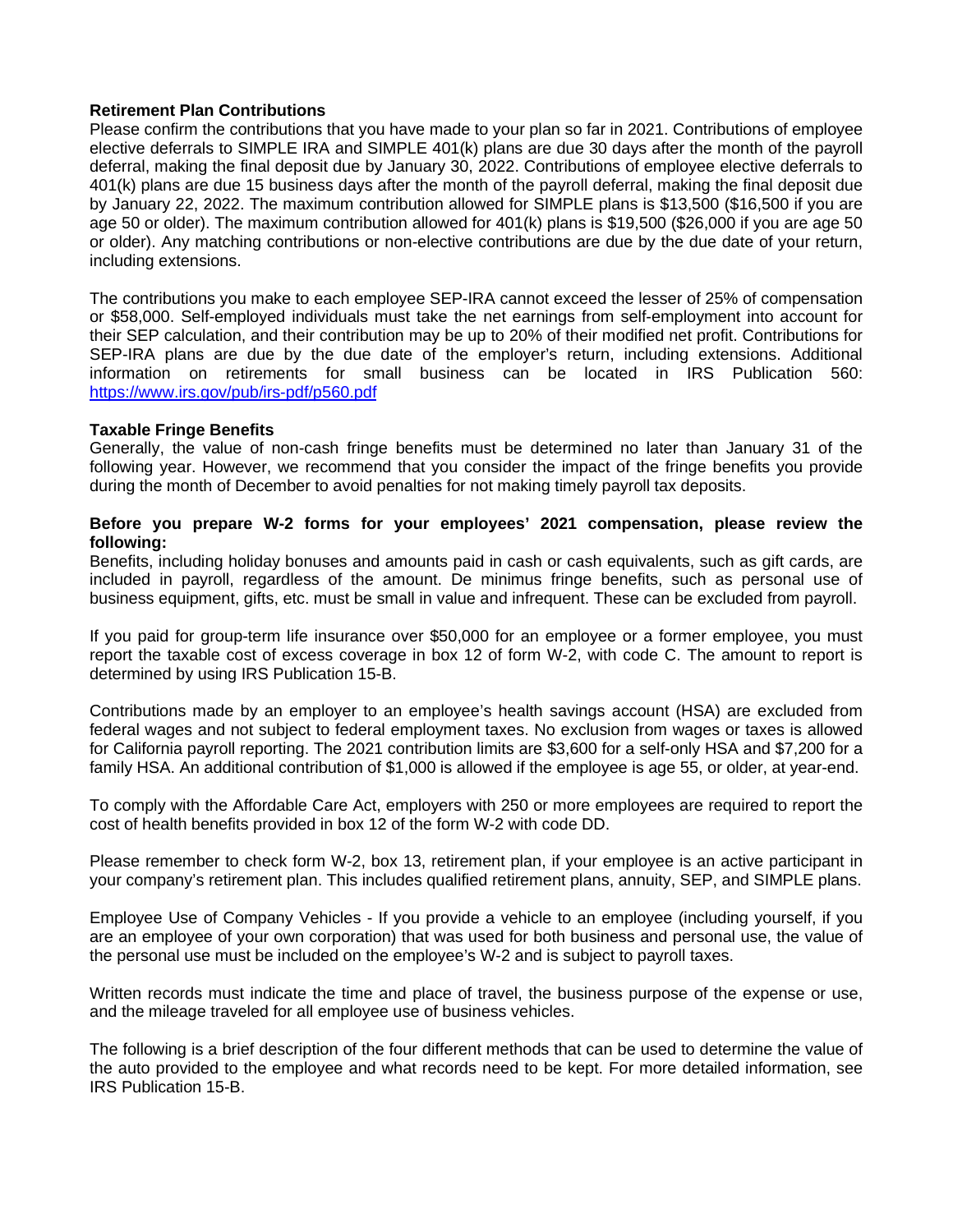- 1. **General Valuation Rule --** Under this rule the value of an employer-provided vehicle to be included on the employee's W-2 is its fair market value (FMV). The FMV of the vehicle is the amount an employee would have to pay a third party in an arm's-length transaction to lease the vehicle in the geographic area where the employee uses the vehicle. Neither the amount the employee considers to be the value nor the cost you incur to provide the vehicle determines its FMV. The FMV is multiplied by the ratio of personal miles to total miles driven and the result is reduced by reimbursements, if any, received from the employee to determine the amount to include in the employee's income.
- 2. **Cents-Per-Mile Rule --** Under this rule the value of an employer-provided vehicle to be included on the employee's W-2 is determined by multiplying the standard mileage rate by the total miles the employee drives the vehicle for personal purposes. The standard mileage rate for 2021 is 56 cents per mile, if you provide fuel. (If you did not provide fuel, you can reduce the rate to 50.5 cents per mile).

The cents-per-mile rate includes the value of insurance and maintenance (even if not actually provided during the period).

The cents-per-mile rule may be used for an employer-provided vehicle (including cars, vans, and trucks), first made available to an employee for personal use in calendar year 2021, with a maximum value of \$51,100.

3. **Commuting Rule --** Under this rule the value of a vehicle provided to an employee for commuting is determined by multiplying each one-way commute (that is, from home to work or from work to home) by \$1.50. If more than one employee commutes in the vehicle, this value applies to each employee. This amount must be included in the employee's wages if not reimbursed by the employee.

The commuting rule can be used if you require the employee to commute in the vehicle, and you have a written policy against using the vehicle for personal purposes, other than commuting. However, you cannot use it for a corporate officer, a director, or certain categories of control or highly compensated employees.

4. **Annual Lease Value Rule --** Under this rule the value of an automobile provided to an employee is determined by its annual lease value. For an automobile provided only part of the year, use either its prorated annual lease value or its daily lease value.

Instead of excluding the non-personal value, you can include the entire annual lease value of the car in the employee's wages. The employee can then claim any deductible business expense for the car as a miscellaneous itemized deduction on his or her personal California income tax return. However, employee business expenses are no longer deductible on your employee's federal income tax return.

The annual lease value includes the value of insurance and maintenance (even if not actually provided during the period). It does not include the value of fuel for personal use. If fuel for personal use is provided, then it must be included separately in the employee's wages. The fuel may be valued at FMV, or at 5.5 cents per mile.

To determine the annual lease value of an automobile you must first determine the FMV of the automobile on the first date it is available to any employee for personal use, and then find the lease value. The annual lease value table can be found on page 27 of IRS Publication 15-B. A link has been provided for your convenience: [http://www.irs.gov/pub/irs-pdf/p15b.pdf.](http://www.irs.gov/pub/irs-pdf/p15b.pdf)